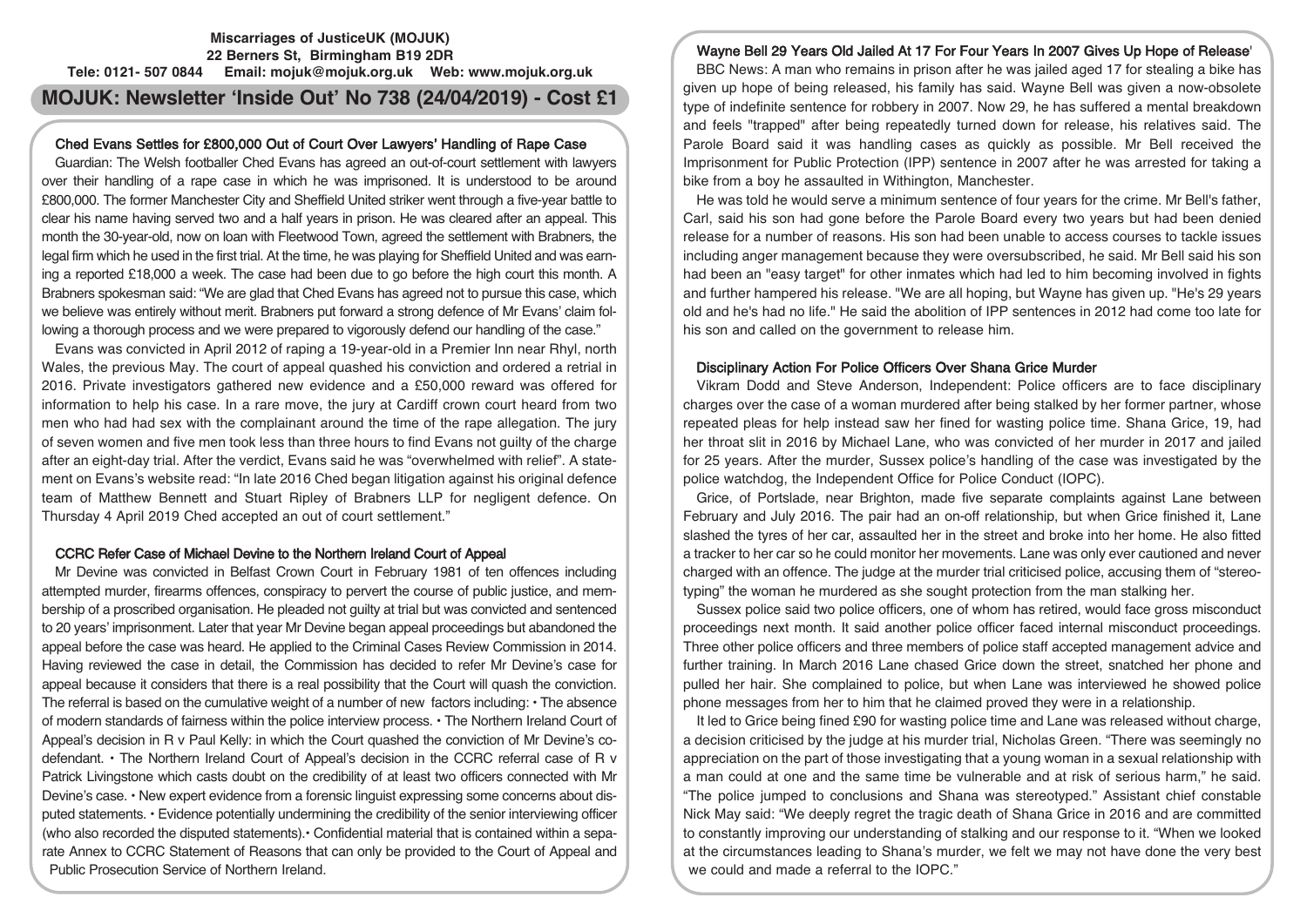On Tuesday the IOPC ruled on another case involving a woman fearing violence who died after seeking help from Sussex police. Michelle Savage complained to police three times that she feared her life was in danger from her former husband Craig Savage. He eventually shot her and her mother dead in 2018 at their home in St Leonards-on-Sea, East Sussex. A call handler has been given advice, the IOPC said, and the force has been told to make improvements.

In a report published on Wednesday, Her Majesty's Inspectorate of Constabulary and Fire & Rescue Services tells police across the country they must improve their response to protecting victims of stalking and harassment. The report finds police and other agencies lack a common definition of stalking and that complaints have risen 40%. It says police are not using their powers robustly enough and while progress has been made, more needs to be done. The report said training Sussex police promised to introduce after Grice's case had not been received by most officers, and called for police nationally to make urgent improvements. Sussex police Assistant Chief Constable Nick May said: "The report acknowledges we have significantly improved our understanding of what stalking and harassment is, and what our response should be. It also sets out where there is even more work to do and we accept this."

Lucy Hadley, campaigns and public affairs manager at Women's Aid, said 40% of women supported by domestic abuse services had suffered surveillance, harassment and stalking. "Time and time again we hear from survivors of domestic abuse that the police have not taken their experiences of stalking at the hands of their abusive ex-partner seriously. "We know that controlling and possessive behaviour from an ex-partner is a red flag that [a woman] is at serious risk of fatal violence. "It can be a matter of life or death that the police give the right response in stalking cases. That's why we urge police leaders to invest in domestic abuse and stalking training."

#### Mentally Ill Criminals to Have Specific Sentencing Guidelines

BBC News: Judges handing sentences to criminals with mental illnesses or learning difficulties will have to follow specific guidelines for the first time. New draft sentencing guidelines are being issued in England and Wales to ensure that courts are fair when deciding how responsible mentally ill offenders are for their crimes. It could see some offenders with mental disorders receive lighter sentences. The draft new guidance from the Sentencing Council for England and Wales applies to offenders who are aged 18 and have conditions such as learning disabilities, schizophrenia, depression, post-traumatic stress, dementia and disorders resulting from drug or alcohol misuse.

It means judges and magistrates would need to consider several questions when determining how much responsibility the mentally-ill offenders bear for their crimes, including: Did the individual's condition impair their ability to exercise appropriate judgment, make rational choices or think clearly? Did they seek help, and fail to receive appropriate treatment or care? Were there any elements of premeditation or pre-planning in the offence? If the offender exacerbated their condition by drinking or taking drugs, were they aware of the potential effects of doing so?

The new guidance does not aim to change sentencing practice but instead provide judges and magistrates with a "clear structure" to follow. And just because an offender has such a condition or disorder does not necessarily mean that they will receive a different sentence, the draft guidance says. It explains: "In some cases the condition may mean that culpability is significantly reduced, in others, the condition may have no relevance to culpability."Judge Rosa Dean, a member of the Sentencing Council, said: "The offender's mental health is just one element that the courts must consider, and the guideline strives to balance the rights and needs of offenders with protecting the public, the rights of victims and families, and their need to feel safe."

And Lucy Schonegevel, from the charity Rethink Mental Illness, said: "This is a big step towards the justice system having a better understanding of mental illness, as it's the first time there will be specific sentencing guidelines in this area." The Sentencing Council said data suggests that people in the criminal justice system are more likely to suffer from mental health problems than the general population. According to a 2017 report, nearly one quarter (23%) of inmates arriving at prison had previously been in contact with mental health services.

A Ministry of Justice spokesman said: "It is vital the courts have clear and consistent guidance in these often complex cases, so that an offender's mental health is addressed and the public kept safe." The draft guidance, which is subject to consultation, must be followed unless a judge or magistrate considers it is not in the interests of justice to do so. It will be used alongside current guidelines, which exist to ensure that sentences are consistent across different courts. The Sentencing Council has a range of guidelines on different factors. Currently, pre-sentence reports are compiled for offenders, which can help the court decide which sentence to pass. Rethink Mental Illness charity says these can include information about mental health problems or drug and alcohol issues, for example.

## Russian State Must Address Systemic Problem of Prisoner Transportation

The case concerned complaints brought by seven Russian nationals about the conditions of their transfer between remand prisons and correctional facilities. In Chamber judgment in the case of Tomov and Others v. Russia the ECtHR held, that there had been: a violation of Article 3 (prohibition of inhuman or degrading treatment) of the ECoHR as concerned the conditions of transport of six of the applicants, excluding one pre-trial period for one of those applicants ; a violation of Article 13 (right to an effective remedy) taken in conjunction with Article 3 as concerned a complaint by three of the applicants that there were no effective remedies in domestic law for them to challenge their conditions of transport; and, a violation of Article 6 § 1 (right to a fair hearing) as concerned one applicant, who had not been given the opportunity to present a court claim for compensation for inadequate detention conditions. It also held, unanimously, that the Russian State had failed to comply with their obligations under Article 38 (obligation to furnish necessary facilities for the examination of the case) because it had refused to submit regulations requested by the Court (in application no. 18255/10). The Court found that the violations had chiefly stemmed from the authorities' adherence to outdated standards on prisoner transportation which meant in particular that some detainees had been transported in solid metal cubicles in prison vans, while others had had to travel overnight in train compartments without enough sleeping places. Under Article 46 (implementation) the Court outlined measures for improving what is a recurrent structural problem and gave Russia 18 months from the date of the judgment becoming final to set up effective domestic remedies to prevent similar violations.Start here

# Attempt to Extradite Disabled Former Prisoner to Kosovo Would Violate Article 8

There would be a violation of article 8 (right to respect for private and family life) of the European Convention on Human Rights if a man resident in Switzerland, who was convicted of rape and who is now disabled and dependent on his children, were to be expelled to Kosovo, judges in the European Court of Human Rights have unanimously ruled. The case concerned the Swiss authorities' refusal to renew the residence permit of IM (a Kosovar national who has lived in Switzerland since 1993) and the order expelling him from Swiss territory, following his conviction for a rape committed in 2003. IM, whose rate of disability has been assessed at 80 per cent, is currently living in Switzerland with his adult children, on whom he is dependent.

In 2003, IM was convicted on charges of sexual coercion and rape, based on incidents which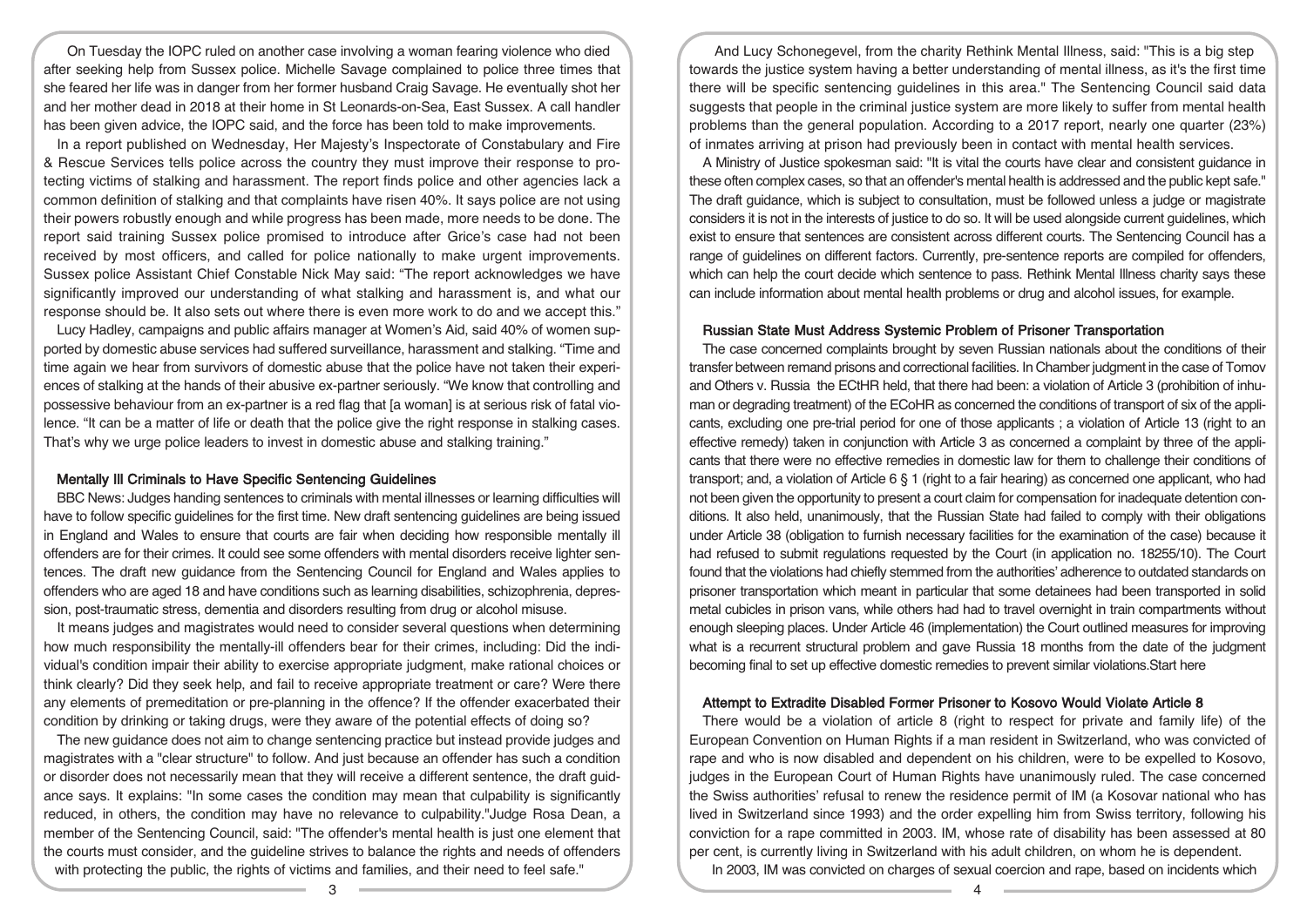had occurred the same year. In 2005 the Court of Appeal, which only considered the charge of rape, reduced the initial sentence to two years and three months' imprisonment, and upheld IM's expulsion from Swiss territory for 12 years, suspended, with a probation period of five years. In 2015, the Federal Administrative Court dismissed an appeal lodged by IM against a 2010 decision to extend the cantonal expulsion order to the whole country, on the grounds, in particular, that the prison sentence of two years and three months which had been imposed on him had clearly exceeded the threshold for admitting a breach of serious endangerment of public order and security.

The ECtHR found in particular that the Federal Administrative Court, when adjudicating in 2015 – more than 12 years after the offence committed by the applicant – had not taken account of the change in the applicant's behaviour or assessed the impact of the major downturn in his state of health on the risk of his reoffending. Nor had the Federal Administrative Court taken into consideration the strength of the applicant's social, cultural and family bonds with the host country (Switzerland) and the country of destination (Kosovo), or carried out a sufficiently thorough analysis of the implications of IM's dependence on his adult children. The domestic authorities had thus conducted a superficial examination of the proportionality of the expulsion order and had failed convincingly to demonstrate that it was proportionate to the legitimate aims sought to be achieved (the prevention of disorder or crime) and necessary in a democratic society. There would consequently be a violation of Article 8 if IM were to be expelled.

#### 'Thought Crime' Terror Laws Come Into Force in Britain

Lizzie Dearden, Independent: New counterterror laws likened to "thought crime" by a United Nations inspector have come into force. A raft of new measures mean people can be jailed for viewing terrorist propaganda online, entering "designated areas" abroad and making "reckless expressions" of support for proscribed groups. The government also lengthened prisons sentences for several terror offences, ended automatic early release for convicts and put them under stricter monitoring after they are freed. Sajid Javid said the Counter-Terrorism and Border Security Act 2019 gives "police the powers they need to disrupt terrorist plots earlier and ensure that those who seek to do us harm face just punishment". "As we saw in the deadly attacks in London and Manchester in 2017, the threat from terrorism continues to evolve and so must our response, which is why these vital new measures have been introduced," the home secretary added.

MPs had urged the government to scrap plans to criminalise viewing "information useful to a person committing or preparing an act of terrorism", which goes further than much-used laws that made physically collecting, downloading or disseminating the material illegal. A report by the Joint Committee on Human Rights said the offence, punishable by up to 15 years in prison, "is a breach of the right to receive information and risks criminalising legitimate research and curiosity".

A United Nations inspector accused the government of straying towards "thought crime". Professor Joe Cannataci said: "It seems to be pushing a bit too much towards thought crime…the difference between forming the intention to do something and then actually carrying out the act is still fundamental to criminal law." Original proposals said people would have to access propaganda "on three or more different occasions" to commit a terror offence, but the benchmark was removed meaning a single click is now illegal.

Assistant Commissioner Neil Basu, the head of UK counterterror policing, previously told The Independent the law accounted for changes in online behaviour. "Five years ago everyone would download stuff and keep it on their hard drive – now they don't," he said in January. The law has been controversial but it has come out of good, practical cases … we're talking about people

who are a serious threat here, not people who are researching academics or writing treaties trying to help us solve the problem." Mr Basu said he did not expect "an explosion in arrests and charges" as a result of the changes, which target "precursor offending" to terror attacks. It is now illegal to recklessly express support for, or publish images of flags, emblems or clothing in a way which suggests people are a member or supporter of a proscribed organisation. The law has extended extra-territorial jurisdiction for a number of terrorism offences, including inviting support for a banned group and making explosives. It will also see people entering "designated areas" abroad without a reasonable excuse jailed for up to 10 years. The areas are yet to be defined by the government, but are expected to include territory controlled by terrorist groups and war zones. The Independent understands that because the law exempts people who remain in such areas involuntarily, it cannot be applied to British Isis members captured in Syria. It also cannot be applied retrospectively to hundreds of Isis supporters who have already returned to the UK. Only one and 10 have so far been prosecuted.

The government accepted amendments to create specific exemptions including humanitarian work, journalism and funerals after NGOs raised human rights concerns. The full provisions that have commenced: create an offence of reckless expressions of support for a proscribed organisation; create an offence of publication of images, and a police power to seize items as evidence, related to a proscribed organisation; create an offence of obtaining or viewing terrorist material over the internet; create an offence of entering or remaining in a designated area; amend the offences of encouragement of terrorism and dissemination of terrorist publications; extend extra-territorial jurisdiction for certain offences including inviting support for a proscribed organisation; increase maximum sentences for terrorism offences; make extended sentences available for terrorism offences – ending automatic early release and allowing a longer period on licence; strengthen notification requirements on convicted terrorists, and introduce greater powers to enter and search their homes; extend Serious Crime Prevention Orders for terrorism offences; introduce further traffic regulations; and provide for a statutory review of Prevent

## ECtHR Again Rules Ban on Prisoners Voting is a Violation or Their Rights

Leigh Day Solicitors: The European Court of Human Rights (ECtHR) has ruled again that the blanket ban preventing serving prisoners from voting represents a violation of Article 3 of Protocol No. 1 of the European Convention on Human Rights (ECHR) – the right to free elections. Despite finding a breach, the court declined to award any compensation to the affected prisoners who had brought the legal challenge. The ECtHR first ruled that the blanket ban on prisoners' voting was unlawful in 2005. Since then, there have been a series of further judgments, in relation to prisoners being unable to vote in successive elections, confirming the position that the government's continuing blanket ban on prisoners' voting was unlawful.

Despite these judgments, the government has stubbornly refused to amend the relevant legislation, section 3 of the Representation of the People Act 1983, which states that "A convicted person during the time that he is detained in a penal institution in pursuance of his sentence ... is legally incapable of voting at any parliamentary or local government election" during the last 14 years. Rather, in November 2017, the government announced a minor policy change that would simply allow prisoners already released from prison on temporary licence to vote. This change is likely to affect less than a hundred prisoners out of a total prison population of approximately 83,000 in the UK. In the current case the seven prisoners were prevented from voting in either the election to the European Parliament in 2014, in the election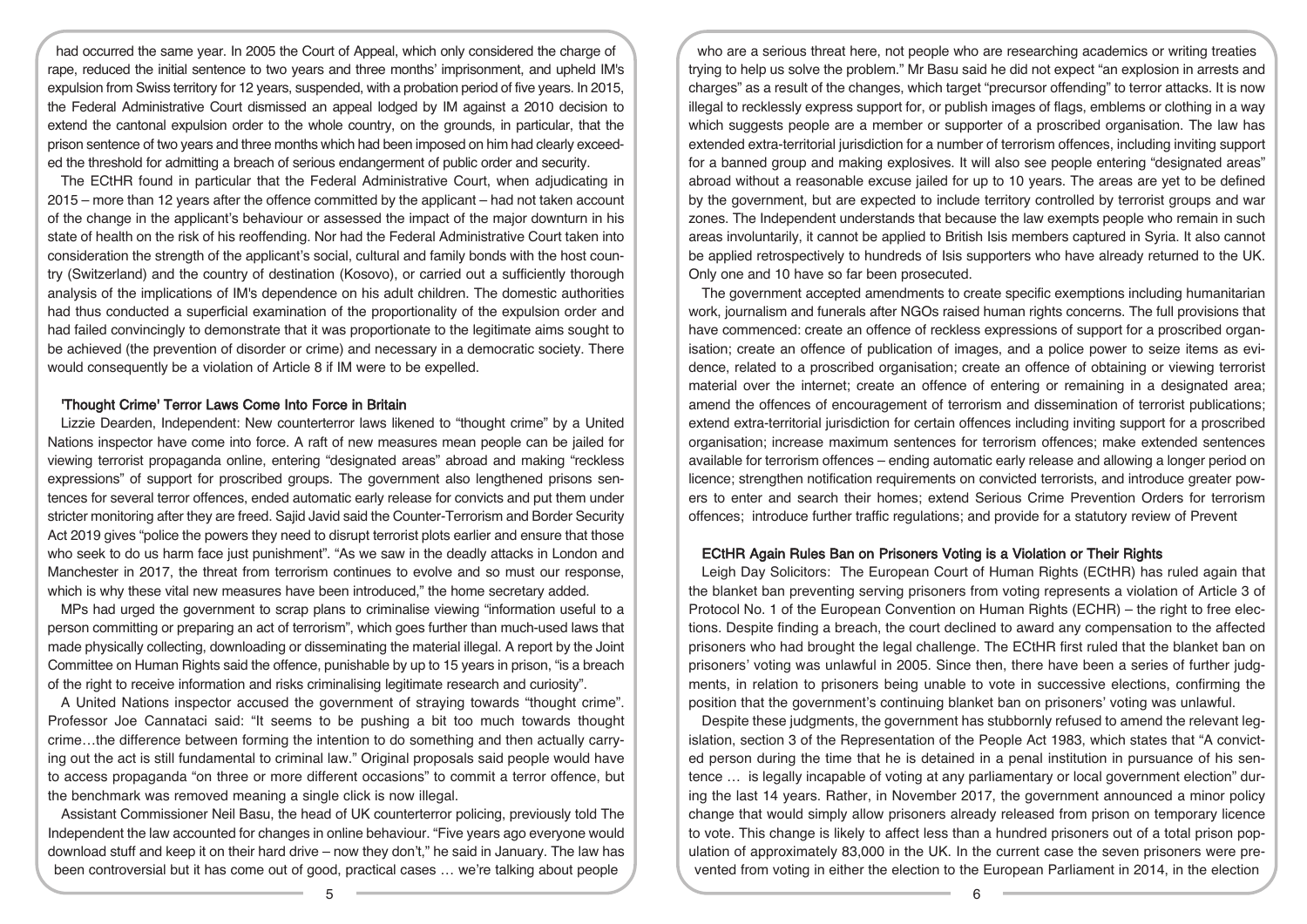to the Scottish Parliament in 2016 or the General Election in June 2017. Sean Humber, a partner in the Human Rights Department at Leigh Day, who acts for one of the prisoners in today's judgment and who has previously acted for over 550 prisoners in England and Wales in successful applications to the ECtHR in relation to being denied the right to vote in the 2010 general election, said: "It is pleasing, but not at all unexpected, that the court has yet again found that the blanket ban on prisoners' voting is unlawful. This government needs to respect the Rule of Law and take urgent action to rectify situations where it is found to have breached the human rights of its citizens. Human rights are not some kind of a la carte menu where you can simply pick and choose the ones you want to obey. My clients are not able to pick and choose the laws they obey, so why should the government?

"We do not consider that the government's very minor policy change in November 2017, that will allow 0.001% of prisoners to vote, is sufficient to end the unlawfulness of their prisoner voting policy. It seems inevitable that this issue will continue to be subject to further legal action until the government makes a meaningful change. Given the government's failure to act on the issue over so many years it is disappointing that the court has again declined to award compensation to those affected. While obtaining financial compensation was never the main reason for my client bringing the action, it seemed to be the only sanction likely to push the government to take the necessary action."

#### Peter Hitchens' Comments About Jo Cox's Killer Betray a Fundamental Ignorance

A familiar sound for readers of the Mail on Sunday is the deafening cymbal-clash of Peter Hitchens colliding with reality. This last Sunday offered a particular highlight, which, although there is undoubted wisdom in leaving him alone to figuratively wander the 21stcentury in his dressing gown shouting at clouds, cannot pass without comment. Summarised by this tweet: Time to stop pretending that killing of Jo Cox was a political assassination. The killer was plainly seriously mentally ill: he shared his considered view that Thomas Mair, who was convicted by a jury of the murder of Jo Cox MP and sentenced to imprisonment for life, has wrongly been tarred a terrorist. Undeterred by the fact that there was a wealth of evidence before the court which he, as somebody who was not in court for the duration of the trial, has neither seen nor heard, Mr Hitchens, armed with a fistful of second-hand newspaper reports of snippets of the case, assured readers that he, the clear-sighted rationalist, can see the case for what it is: "a tragedy twisted into a bogus 'terror plot".

The premise of his thesis, as he expanded in a further blogpost on Monday, appears to be twofold. Firstly, it is "absurd" for anyone to claim that Mair was a "rational, coherent political actor", as his actions "predictably achieved more or less the exact opposite of what he supposedly intended – and he would have grasped this in a second had he been in a normal state of mind". Allied to this is the second proposition: in Mair's trial, there was evidence of mental ill health, which was suspiciously omitted from the legal proceedings. "Mair's lawyer said he would not bring his medical history into the case. But why not?" "Why does the authority ignore such vital facts?" he demands, fingers twitching towards the tin foil with millinery intent. "Does the government want to believe, and to spread the idea, that there is some organised Right-wing terror plot?"

We can deal with the first argument swiftly: irrationality and mental ill health are two discrete concepts. The former may be a symptom of a latter, but they are not necessarily linked. Most of the people who cross the threshold of the criminal courts are irrational. I've prosecuted more burglars than I can count who, despite their extensive experience, have still failed to process

that climbing through a broken window is likely to result in your blood being left at the scene. The number of young men who, disqualified from driving and flagged down by the police, decide not to cut their losses and take their dues but instead to lead the police on a merry 90mph pursuit through residential areas and red lights before, inevitably, being caught, adding dangerous driving to the charge sheet – irrational? Tick. Incoherent? Tick. Achieving the exact opposite of what they supposedly intended? Tick. Colloquially they might be said to, in Hitchens' words, be "roaming along the outer frontiers of sanity", but mentally ill? That's something different.

But amateur diagnostics aside, let's consider Hitchens' overarching theory: the suspicious omission of medical evidence of mental ill health from Mair's trial. Referring to comments in news reports, he finds various examples of people claiming to know Mair – none apparently medically qualified – and offering anecdotes and opinions on Mair's mental health. There is also a suggestion that Mair was in receipt of psychotropic medication. From this, Hitchens decries the "puzzling decision to ignore the plentiful evidence of Mair's mental abnormality, reported at so many different times by so many independent people, but not discussed before the jury."

Well this is only suspicious and puzzling if you don't understand the first thing about how a defendant's mental health is relevant in criminal proceedings. And it is regrettable that, given how frequently Mr Hitchens finds novel ways to be wrong about the criminal law, he did not think to ask anybody involved in criminal justice for their insight. Had he done so, he may have been told something along the following lines. Evidence is carefully filtered in every criminal case. The court is only allowed to receive evidence that is relevant. Many defendants in criminal proceedings have lengthy histories of mental health problems. But it is only in a handful of trials that their condition is relevant to the issues that the jury have to determine.

How might mental ill health be relevant? If a defence solicitor or barrister believes that a client may be suffering from mental ill health, they will as a matter of course obtain the client's medical records and commission a psychiatric report. That report may be asked to comment on one or more of a variety of matters. A psychiatrist may be asked to assess whether a defendant is "fit to plead" – legalese for being fit to participate in the trial process. This involves an assessment of whether a defendant can: understand the charges; decide whether to plead guilty or not guilty; exercise his right to challenge jurors (if, say, he knows one of them); instruct his legal representatives; follow the course of proceedings; and give evidence in his defence. If he can't do one or more of those things, and if a judge hearing the evidence of two psychiatrists finds that the defendant can't, he will be unfit to plead. This means that instead of a criminal trial there is a modified process (known as a "trial of the facts"), where a jury decides not on guilt but whether the defendant "did the act". If so found, the court's powers are limited to strictly rehabilitative options.

A psychiatrist may alternatively or as well be asked to opine on whether a defendant has a defence of insanity, defined as: at the time of the committing of the act, the party accused was labouring under such a defect of reason, from disease of the mind, as not to know the nature and quality of the act he was doing; or if he did know it, that he did not know he was doing what was wrong In murder trials, there is also a partial defence of diminished responsibility: Furthermore, if a defendant were not capable of forming the specific intent to kill or cause grievous bodily harm (the mens rea for murder), whether because of a psychiatric condition or because of intoxication, that would also provide a defence to murder.

Finally, a psychiatric report may help with sentence. It may afford mitigation, if the offence was committed against the background of a mental health condition that reduced his culpability. It may make recommendations for particular disposals, such as hospital orders. And it may comment on issues that the court have to consider such as future risk.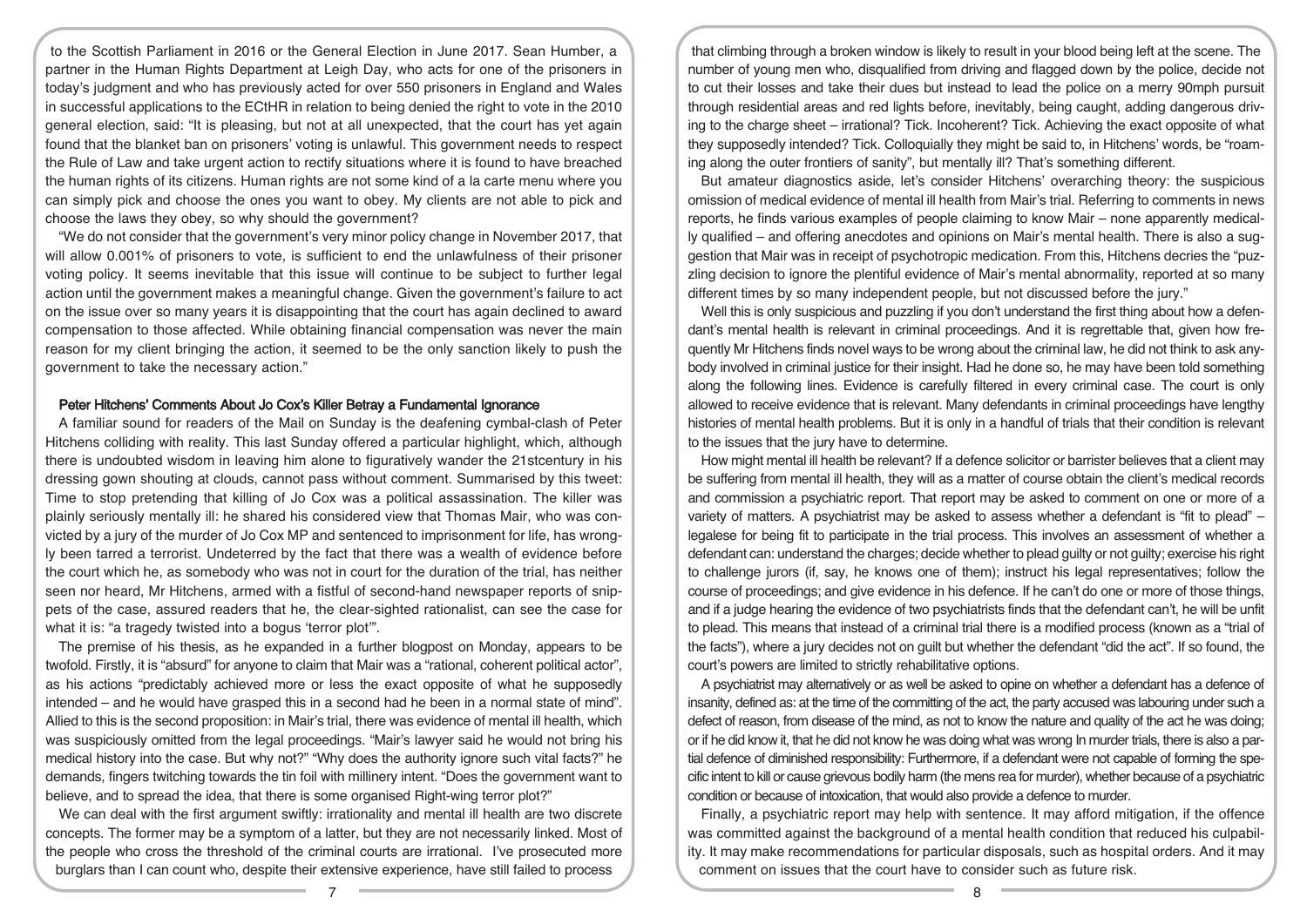Now the headline with all of these is that any such reported obtained by the defence attracts legal privilege. This means that the defence do not have to show anybody else – the court or the prosecution – the contents of the report if they do not wish to. So if a psychiatric report does not help the defence case, there will usually be no point in serving it. Many, many psychiatric reports are prepared for court cases every day and ultimately not relied upon. Often, the conclusion will be, "The Defendant suffers from psychiatric or psychological disorders, namely X, Y and Z, but not to the extent that any of the legal defences apply". Sometimes, worse still, the report will be positively harmful to the defence. "The Defendant expressed no remorse and in my view presents a significant risk of serious harm to the public" is the last thing you want the court to read if you are trying to do the best for your client in mitigation. But, and I will repeat this, the fact that mental health issues were not "discussed before the jury" does not mean that all relevant mental health issues were not considered and dealt with appropriately.

Now we do not know why Mair's lawyer did not rely on medical evidence. But we do know, because the defence barrister told the court at a pre-trial hearing, that Mair had been subject to an assessment. So that leaves us with two possibilities: The defence lawyers considered that the contents of the psychiatric evidence, although perhaps showing that the defendant had mental health problems, did not assist the defence case; The defence lawyers ignored the psychiatric evidence, or negligently failed to appreciate that it was legally relevant and of assistance, and Peter Hitchens, who has never seen the evidence and is not legally trained, has correctly guessed this by piecing together things reportedly said by friends and neighbours.

Mistakes happen, of course. Negligence happens. Lawyers and judges are far from infallible. We see awful cases on appeal where the courts and/or defence representatives failed to appreciate the significance of a defendant's mental health. But there is absolutely nothing to suggest that this is what happened in Mair's case; to the contrary, his highly experienced lawyers indicated to the court that mental health had been considered and was not, for reasons that they do not have to state openly, going to be relevant to the issues the jury had to decide. Nor, from the sentencing remarks, was there any mental health issue relevant to mitigation. You'll note that Hitchens does not suggest in respect of which legal issue – fitness to plead, a defence (and which one) or mitigation – the evidence of mental ill health ought to have been adduced. He just vaguely asserts that it should have been "discussed before the jury", without deigning to tell us to what end.

Hitchens' hang-up appears to stem from the false presumption that because an issue wasn't raised before the jury, it wasn't considered. That is wrong. No such deduction can safely be made. If Hitchens has spoken to those involved in the case, or has somehow seen Mair's medical records or psychiatric reports, he may be onto something. Without any of those, it is nothing more than a conspiracy theory, and, given the imputation that Mair's lawyers have been professionally negligent in service of a government agenda, a potentially libellous one at that.

Despite this all being pointed out to him, by numerous people, Hitchens remains characteristically recalcitrant. He insists that he is not seeking to excuse or defend Mair's conduct, but he remains strangely keen to leverage minimal evidence of mental ill health to distance Mair from the "terrorist" label. The evidence of political motivation behind Mair's actions was abundant, as the sentencing remarks made plain, but Hitchens goes to tortuous lengths to try to rebut this, climaxing with: "To me, his very insistence to police that "I am a political activist" shows that he was nothing of the sort." Or as Brian's followers would have it, "Only the true Messiah denies his divinity."

Quite why Hitchens is so wedded to a thick black line that does not exist – attempting to separate mental ill health and terrorism into mutually exclusive camps – is also a mystery. Why

he cannot accept the proposition that a person can be mentally unwell whilst still capable of committing deliberate and knowing acts of political carnage is as baffling as his determination to cast Mair as a victim of a state fit-up. The whole argument, as with so much of what Hitchens writes, is achingly bizarre. By the time you've finished deconstructing it, you almost forget why you started. Like the time he mistook the origins of the term "county lines" and got himself in a week-long tantrum, his thinking on this issue betrays a millefeuille of irrationality, incoherence and counterproductive reasoning. Hitchens has a term for that, but I expect he would not take kindly to it being applied to him.

# New Figures Highlight Gross Injustice Faced by Bereaved Families at Inquests

Source: INQUEST: New figures released today by INQUEST highlight the gross inequality of arms between the Ministry of Justice (MOJ) and bereaved families at prison inquests, in relation to spending on legal representation. In 2017, the MOJ spent £4.2million on Prison and Probation Service legal representation at prison inquests, while granting just £92k in legal aid to bereaved families through the Exceptional Case Funding scheme. The £4.2m from the MOJ is only a partial figure of the total spent on representing state and corporate bodies at inquests, as private prison and healthcare providers, NHS and other agencies are often separately represented.

In February 2019, bereaved families and INQUEST launched the Now or Never! Legal Aid for Inquests campaign calling for automatic non-means tested legal aid funding to bereaved families following a state related death. This followed the decision by the Ministry of Justice to reject widely supported proposals and overwhelming evidence in favour of fair legal funding for bereaved people. One of the reasons cited by the MOJ was cost grounds. INQUEST has written to the MOJ asking them to release their full costings and the evidence submitted to the MOJ's review of legal aid for inquests - and are still awaiting their response.

Rebecca Roberts, INQUEST's Head of Policy said: "Inquests following state related deaths are intended to seek the truth and expose unsafe practices. Yet bereaved families are facing well-funded legal teams defending the interests and reputations of state and corporate bodies, who work together to shut down or narrow lines of enquiry. The limited data available suggests that the Ministry of Justice are signing off a budget for the Prison and Probation Service to spend 43 times more on their own legal representation than is granted via the Legal Aid Agency to bereaved families for prison inquests. These are truly shocking figures and it's no wonder that families feel that the system is stacked against them. The Ministry of Justice must act now to introduce fair legal funding for bereaved families to ensure a level playing field at inquests."

#### Government Plans For Prison Population - Inefficient, Ineffective, and Unsustainable

The Centre for Crime and Justice Studies has welcomed today's report from the House of Commons Justice Committee on the government's prison planning approach. The report – Prison Population 2022: planning the future – finds that the government's current approach to planning and funding future prison accommodation is inefficient, ineffective, and unsustainable. Centre's Director, Richard Garside, said: I am pleased that the Justice Committee makes clear that the crisis-ridden state of the prison system across England and Wales is the result of political choices, by successive governments and parliaments. The key to resolving the deep crisis in the prison system is to end the unnecessary use of imprisonment, reduce the numbers being locked up and start closing down those old and dilapidated prisons that are not fit for human habitation. In its report, the Justice Committee concludes that England and Wales is 'in the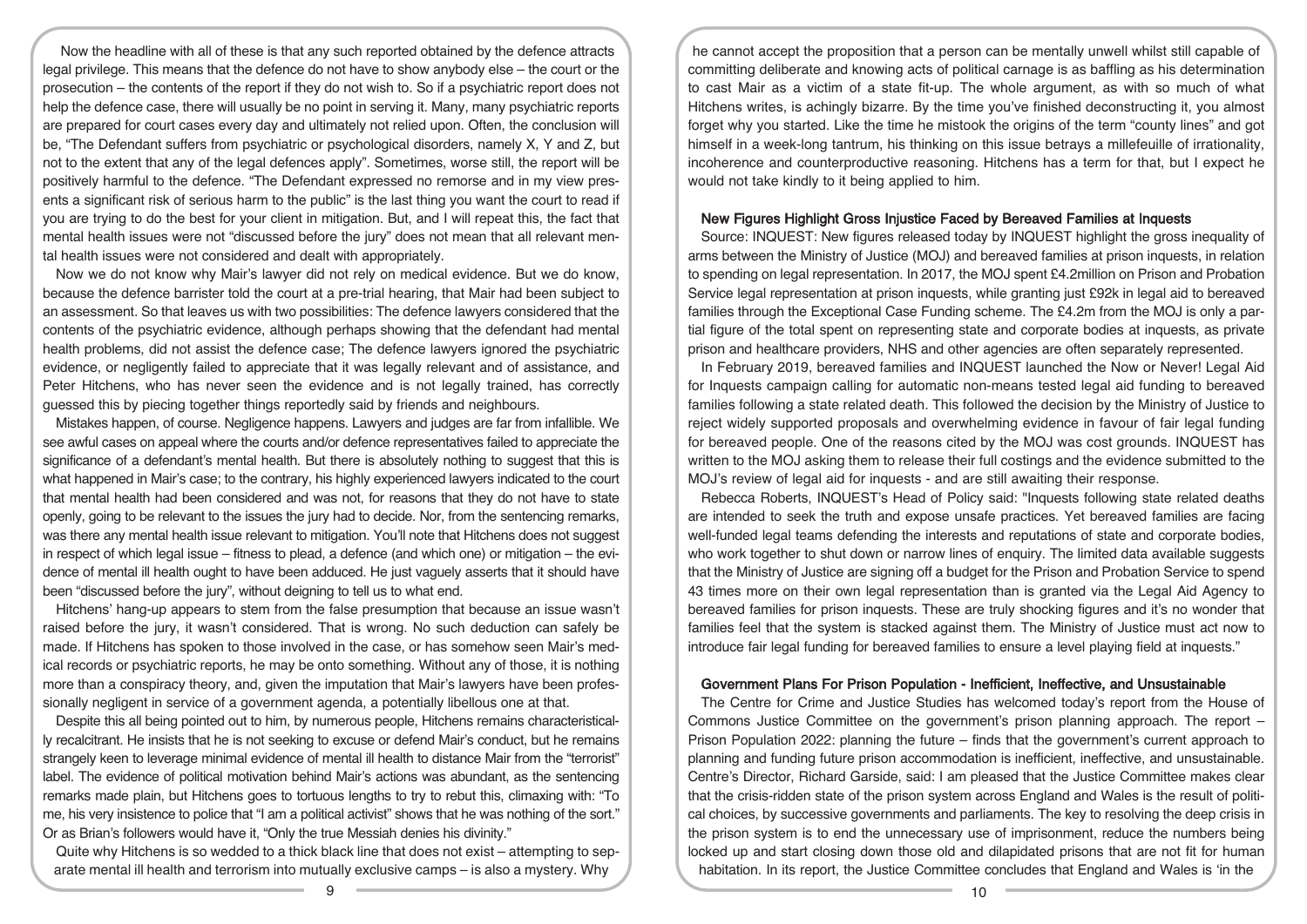depths of an enduring crisis in prison safety and decency' and that there is 'a grave risk that we become locked in a vicious cycle of prisons perpetually absorbing huge amounts of criminal justice spending, creating a perverse situation in which there is likely to be more "demand" for prison'. The report calls for a 'refreshed narrative around the use of imprisonment and how as a society we wish to deal with crime… This should include an explicit recognition that social problems cannot be meaningfully addressed through the criminal justice system'.

### JusticeWatch: Toppling the Fourth Pillar

No level playing field: Scotland Yard and other state bodies spent 'almost half a million pounds in public money' on lawyers at the Westminster terrorist attack inquest while victims' families were denied legal aid, reported The Times. 'Government agencies spent a total of £493,000 on legal fees whereas the families of the victims had to rely on pro bono assistance or private funding to seek answers to questions about how their relatives died,' it reported. Apparently, the Met spent £207,051.11 on lawyers according to figures obtained under freedom of information laws. The family of PC Keith Palmer, who was murdered while defending Westminster from an armed terrorist, were denied legal aid. His sisters expressed their 'utter shock and disbelief' that the state spent almost half a million pounds in taxpayers' money. 'It sends a clear message that the victims' families' quests for answers into the deaths of their loved ones is just not important. Protecting the establishment is far more important,' they told The Times.

The Law Society's Gazette reported that in 2017 the MoJ spent £4.2m on legal representation for the prison and probation service 'while grieving families received £92,000 through the Legal Aid Agency's exceptional funding scheme'. Inquest told then Gazette that £4.2m was 'a partial figure of the total spent on representing state and corporate bodies at inquests' as private prison and healthcare providers, NHS and other agencies were often separately represented. 'These are truly shocking figures and it's no wonder that families feel that the system is stacked against them,' said Rebecca Roberts, Inquest's head of policy. 'The MoJ must act now to introduce fair legal funding for bereaved families to ensure a level playing field at inquests.'

Toppling the fourth pillar: 'Over the last four decades, Hackney Community Law Centre has enjoyed a pretty good relationship with its council,' I wrote for the New Law Journal. That changed last month after its cabinet voted through a swingeing 45% cut in its £203,000 grant. The law centre's manager Sean Canning pointed out that publicly funded legal advice was 'the fourth pillar of the welfare state'. 'We are deeply shocked and puzzled that this council should be hitting today's custodians of that achievement of access to justice for the poor and vulnerable,' he said. Hackney's local advice sector is to be reconfigured following a two-year review by the council and the introduction of (as a paper presented to its council cabinet terms it) 'a systems-thinking methodology'. 'Curiously, the systems-based approach from Hackney Council belongs to a pre-LASPO era,' I noted. The so called 'Vanguard method' cited by the council dates back to a 2007 report by AdviceUK. The whole point of AdviceUK's report was to identify 'an alternative to the government's untested top-down prescription' of [New Labour's] CLACs (Community Legal Advice Centre) experiment. 'It is depressing to see it dusted down and recycled to justify slashing vital funding from a much-cherished law centre that has been at the heart of its community for four decades,' I argued.

Rough trade: British companies would suffer from a failing criminal justice system as international businesses headed elsewhere, according to Lady Justice Hallett, the vice-president of the criminal division of the Court of Appeal as reported in The Times' Brief. 'For many years those of us who practised in crime were considered the rough end of the trade,' said

Hallett. 'But without us the UK could not boast of the quality of its justice system.' Also, the Brief reported that one in 15 junior solicitors was suicidal. 'More than 6 per cent of junior solicitors experienced suicidal thoughts within the past month,' it said. 'The survey found that nearly half of respondents said they had suffered from mental ill-health in the past month – a rise of 10 per cent in a year. But only about 20 per cent of those who said they were suffering from mental health issues said that their employers were aware of their predicament.'

# Soldier B' to be Prosecuted Over Derry Teenager's Murder In 1972

BBC News:A former soldier is to be charged with murdering a teenager, who was shot twice in the head in Londonderry during the Northern Ireland Troubles. Fifteen-year-old Daniel Hegarty was killed in an Army operation near his home in the Creggan in July 1972. Last year, the High Court ruled a decision not to prosecute, taken in 2016, was based on "flawed" reasoning. The Army veteran, known as Soldier B, will also face a second charge of wounding the teenager's cousin.

The move has been welcomed by the Hegarty family. The Director of Public Prosecutions, Stephen Herron, informed the Hegarty family of developments at a private meeting. He conducted a review of the case following the court ruling. Mr Herron said he believed the evidence "is sufficient to provide a reasonable prospect of conviction". In reaching the decision, he added that he had taken Soldier B's ill health into consideration. An inquest in 2011 found Daniel Hegarty posed no risk and was shot without warning as the Army moved in to clear "no-go" areas during Operation Motorman. His cousin, Christopher Hegarty, 17, was also shot in the head by the same soldier, but survived. In respect of the older youth, Soldier B will face a charge of wounding with intent.

In a statement, the Hegarty family said: "This has been a long journey. It has taken 47 years to finally get the state to do the right thing. We urge anyone fighting for justice never to give up. We wish Soldier B no ill-will. We just want the criminal trial process to begin."

Decisions on so-called legacy cases: A total of six former soldiers are now facing prosecution over Troubles-era killings. The cases relate to Daniel Hegarty; Bloody Sunday; John Pat Cunningham; Joe McCann (involving two ex-soldiers); and Aidan McAnespie. Not all the charges are murder. The Public Prosecution Service said that of 26 so-called legacy cases it has taken decisions on since 2011, 13 related to republicans, eight to loyalists, and five are connected to the Army.

## Zimran Samuel and Krishnendu Mukerjee Reflect on Centenary of Jallianwala Bagh Massacre

On 13th April 1919, 100 years ago today, British troops fired, without warning, on a large gathering of unarmed Indians, in the Sikh holy city of Amritsar. The gathering was in protest against the Rowlett Act, which allowed for the trial of political prisoners without a jury. Official estimates put the death-toll, including children, at 379, but eye-witness accounts put those killed at over 1000, with a similar number injured. The killings, known as the Jallianwala Bagh Massacre, was a blow for the Sikhs who had loyally fought and died in the British army, during the First World War and remains a source of anger even today.

On the 10th April 2019, Theresa May, the British Prime Minister expressed 'deep regret' for the massacre. Her predecessor, David Cameron expressed similar regret on his visit to the Punjab in 2013. However, neither Prime Minister felt it necessary to apologise for the needless loss of life, nor provide any proper inquiry into why it was allowed to happen in the first place. One of the ironies of the massacre was that General Dyer, who ordered the killings, remained unpunished after a show-inquiry. However, Udam Singh, the Indian revolution-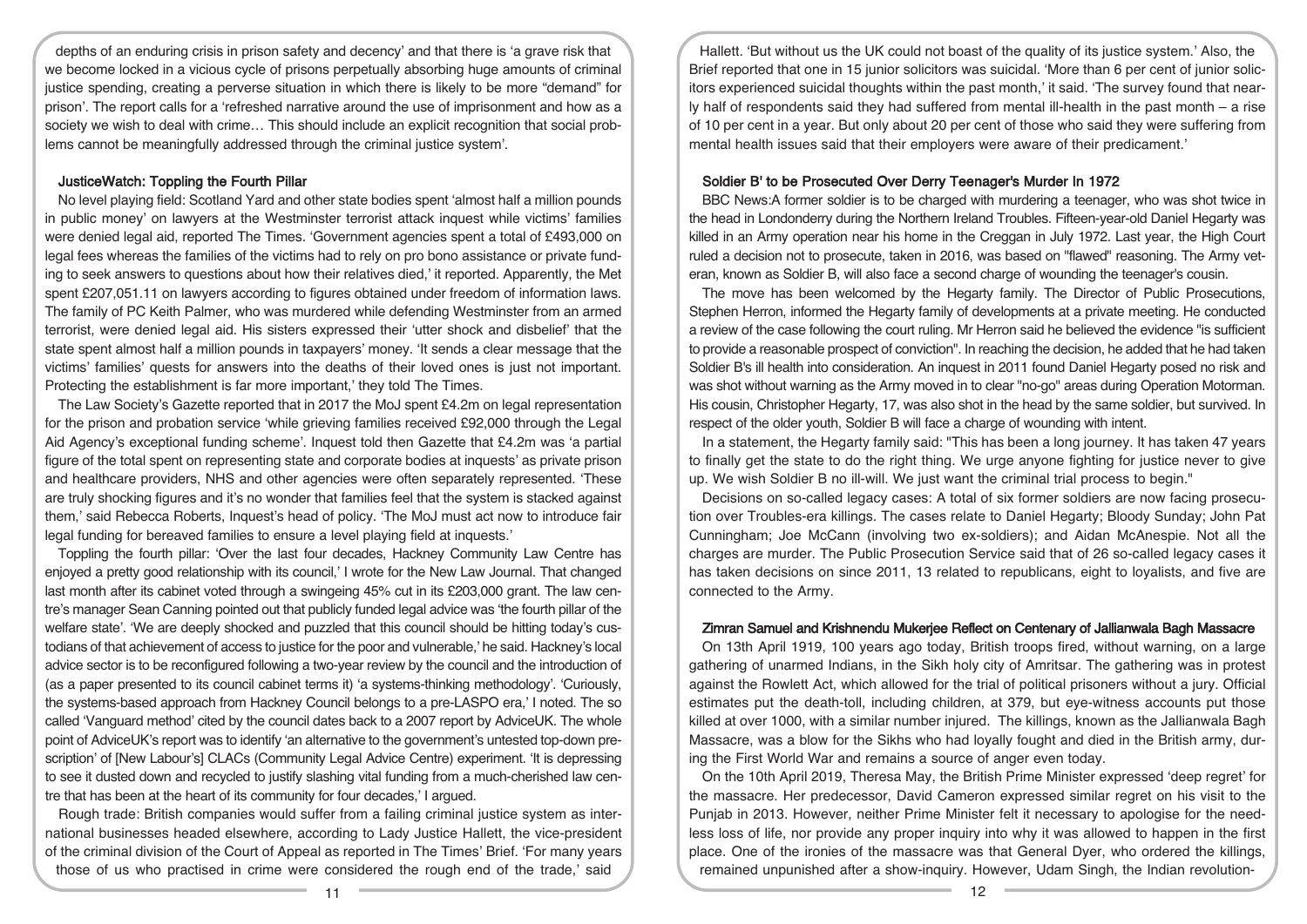ary who shot and killed the then Lieutenant Governor, Michael O'Dwyer, because of this support for Dyer, was given the death penalty in 1940.

In 2017, evidence emerged that Margaret Thatcher's government had given active support to the Indian government during the 1984 Amritsar massacre, in which hundreds of Sikhs died at the Golden Temple. Demands for full disclosure and inquiry by members of the British-Sikh community go unheeded. Disclosure of Britain's involvement in the torture of Mau Mau rebels in Kenya only came about after litigation, whilst it was public pressure that led to the Bloody Sunday Inquiry about the killings in Northern Ireland.

Britain has a brutal colonial past, but it continues to play a role in funding and assisting of serious human rights violations abroad from funding detention centres in Libya to allowing the use of British arms in the bombing of Yemen. As the current Brexit impasse demonstrates, Britain is no longer the economic or political power that it once was. It does however, have an opportunity to re-invent itself, as a country which fully acknowledges its colonial past and thereby stops history repeating itself through its actions abroad. In order to do this, it needs to provide full disclosure, set up inquiries, make apologies and where necessary pay reparations and prosecute offenders.

The Indian poet, Rabindranath Tagore, who was conferred a knighthood in 1915, returned it in protest at the Jallianawala Bagh Massacre. In a letter to the then, Viceroy of India, Lord Chelmsford, he stated: "The time has come when badges of honour make our shame glaring in the incongruous context of humiliation, and I for my part wish to stand, shorn of all special distinctions, by the side of those of my countrymen, who, for their so-called insignificance, are liable to suffer degradation not fit for human beings". Britain should do the same.

### Colnbrook (IRC) - Calm, With Caring Staff, But Too Prison-Like

During the most recent inspection in November and December 2018, the IRC held 246 detainees, significantly fewer than around 340 in 2016. Among positive findings, according to Peter Clarke, HM Chief Inspector of Prisons, "it was encouraging to see that whistle-blowing procedures were well embedded and the duty of care that staff have towards detainees was well understood. "Detainees' personal physical safety was generally good and there was a calm atmosphere in the centre."

One of the most significant improvements was in staff-detainee relationships and in respect in general. In the inspection survey, 81% of detainees said that most staff treated them with respect, compared with 54% at the last inspection. Some provision, such as the very good cultural kitchen, had been further improved. Preparation for release and removal had room for improvement but remained a good area overall. The strong welfare team and good involvement by NGOs (non-governmental organisations) in the centre were particularly commendable.

However, inspectors noted some less positive findings: Despite the emphasis the Home Office has placed on an 'adults at risk' policy, there was poor identification of, and therefore uncertain care for, some of the most vulnerable groups. Although care for those at risk of suicide or self-harm was carried out well, self-harm had risen more than threefold since 2016, though the population had fallen. Some elements of security were excessive. The vast majority of detainees attending external escorts were handcuffed without sufficient justification, and detainees on the men's units were locked in cells for long periods. There remained "considerable problems" with deteriorating accommodation and significant investment will be needed to improve the fabric of the centre.

Mr Clarke added that one of the intractable problems at Colnbrook was that, with the exception of the women's unit, the IRC was "largely indistinguishable from a prison, and prisons are rarely suitable environments for immigration detainees held under administrative, as

opposed to judicial, powers. "It was notable that some of the most vociferous critics of the prison-like feel of the centre were the staff who worked there and who, on the whole, did a very good job of looking after detainees with decency and care." Some staff described the "daunting" or "terrifying" impact on new arrivals.

Overall, Mr Clarke said: "The Home Office is planning to build a new centre to replace Colnbrook, and the neighbouring Harmondsworth, when the new Heathrow runway is constructed. It is to be hoped that the design problems of Colnbrook, including poor ventilation and sealed windows, limited outdoor space and exercise yards that would be austere for most prisons, will be avoided in the future. In the meantime, managers and staff were working hard to make improvements within the confines of the current environment and told us that the gaps in the systems for identifying and supporting vulnerable detainees would be quickly addressed."

### Chief Inspector Announces New Independent Reviews of Progress in Troubled Jails

HM Chief Inspector of Prisons (HMCIP), Peter Clarke, has announced an important series of new follow-up visits to failing and unsafe prisons designed to give the government an independent assessment of how much progress has been made in improving the treatment and conditions for prisoners. Independent Reviews of Progress (IRPs) will start in April 2019 and reports will be published 25 days after the visits.

IRPs will give ministers independent evidence about how far jails have implemented HMI Prisons' recommendations following particularly concerning inspections. The Justice Select Committee supported this aim, stating that HM Prison and Probation Service (HMPPS) should not "mark its own homework" when reporting on the achievement of recommendations. It is currently envisaged that up to 20 IRPs – short visits of two-and-a-half days – will take place each year. HMI Prisons has secured extra funding from the Ministry of Justice to ensure it can conduct the IRPs in addition to its existing schedule of mainstream inspections of prisons and youth custody facilities in England and Wales.

Prisons will be told in advance they are subject to an IRP, in contrast to the mostly unannounced full inspections. The IRP schedule – along with a very small number of announced full inspections – will be published on the HMIP website once the IRPs have been announced. Prisons subject to the Chief Inspector's Urgent Notification (UN) protocol will be a priority under the IRP model.

Mr Clarke said: "IRPs are an important new area of work for us. They are designed to give the Secretary of State an independent assessment of whether prisons we have found to be unsafe or otherwise failing are getting to grips with our key recommendations for improvement. There are many governing teams and staff working hard in very challenging jails and through our IRPs we will work constructively with them to support the improvements we all want to see."

Independent Reviews of Progress (IRPs) are a new type of prison visit, which began in April 2019. They were developed because Ministers wanted an independent assessment of how far prisons had implemented HMI Prisons' recommendations following particularly concerning prison inspections. IRPs are not inspections and do not result in new judgements against our healthy prison tests. Rather they judge progress being made against the key recommendations made at the previous inspection. The visits are announced and happen eight to 12 months after the original inspection. They last 2.5 days and involve a comparatively small team. Reports are published within 25 working days of the end of the visit. We conduct 15 to 20 IRPs each year. HM Chief Inspector of Prisons selects sites for IRPs based on previous healthy prison test assessments and a range of other factors.